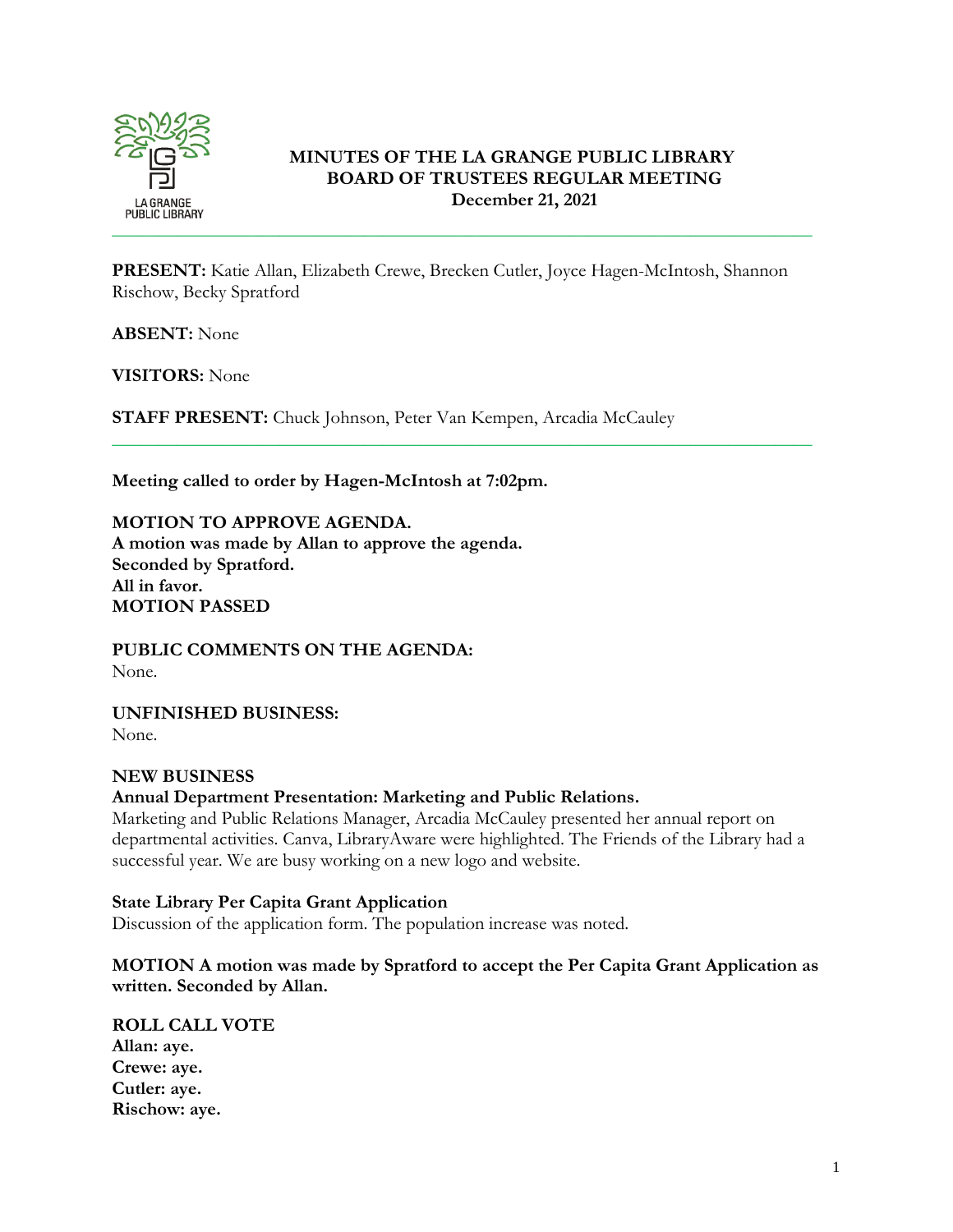### **Spratford: aye. Hagen-McIntosh: aye. MOTION PASSED**

### **Appointment Process to Fill Upcoming Trustee Vacancy**

Hagen-McIntosh discussed the departure of Tom Jandris on December 6, 2021. The Library Board of Trustees wishes to thank Tom for the work he has done for the Library while sitting on the board. Several candidates applied, interviewed, and went through a reference check when we filled the opening last Spring. At that time, the Trustees' second choice for the open trustee seat was Lisa Katzenberger. Board President Hagen-McIntosh inquired whether Ms. Katzenberger is still interested in the position for the remainder of the term and she is excited.

### **Committee Reports**

### **Finance & Advocacy: Rischow**

The Village accepted the levy. There were no questions.

**FOL Liaison:** McCauley reported on recent activities of the Friends in her annual report: The Friends of the Library held a board meeting on December 6. They approved staff funding requests for: 2 new circulating iPads, new books for Book Club Corner and new children's storytime books (both with a focus on Equity, Diversity and Inclusion), and 5 more boxes for the Library's K-Cup recycling program. The Friends will begin their annual membership drive in January.

## **RAILS/ILA Liaison: Spratford**

RAILS doesn't meet in December. The finance person is retiring in January. They are restructuring the department. ILA legislative meetups will all be virtual throughout February and March.

### **Policies & Services: Allan**

None. Rescheduling for January.

### **Village Liaison: Cutler**

The board of education continues their Equity, Diversity and Inclusion efforts. She met with Dr Rowe, Director of Equity and Belonging for Lyons Township High School, who passed on some resources specifically information about a CARE space, which is a de-escalation space for prayer, counseling or reflection.

**Executive Director's Report:** Medici.tv is a new streaming service added for our patrons. Sewing machines are now available in the studio on the lower level. Classes have started to teach sewing. Peter Van Kempen gave an update on the drive-up window project.

## **MOTION TO APPROVE THE OMNIBUS AGENDA**

**Crewe motioned to approve the Omnibus Agenda including the Minutes of Regular Board Meeting on November 16, 2021, the Operating Warrant, December 21, 2021. Seconded by Rischow. ROLL CALL VOTE Allan: aye.**